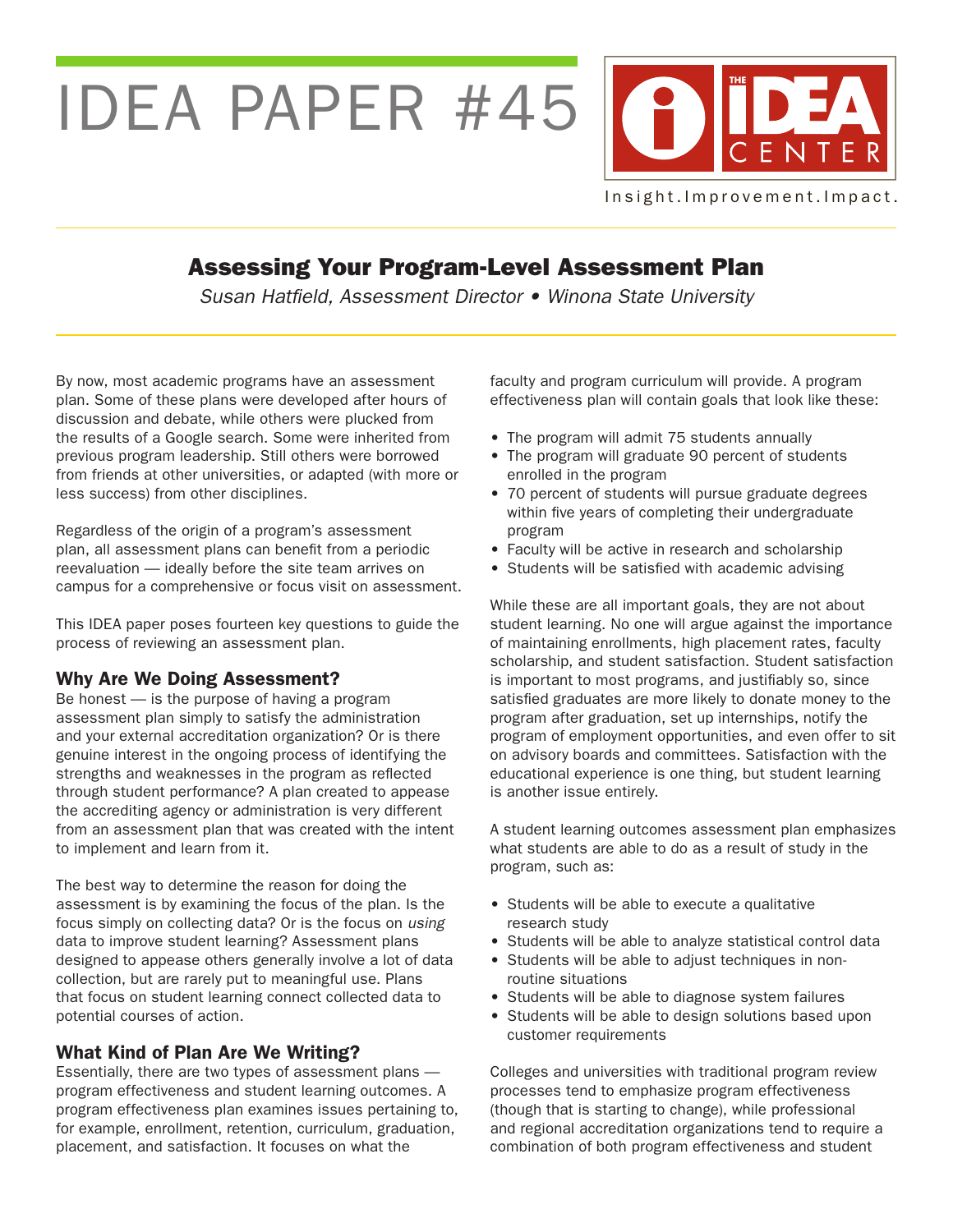learning outcomes, with a growing emphasis on efforts made to assess student learning.

# Who is Responsible for Assessment in Our Program?

For an assessment program to be effective, it must be a collective effort on the part of tenured and non-tenured faculty alike. That being said, it is equally as clear that there needs to be a "point person" or small group directing the program's assessment efforts. Ideally, efforts should be led by someone who has a genuine interest and enthusiasm for the research. This person or group would be responsible for presenting ideas and generating documents that can serve as starting points for larger discussion.

# Is Administration Supportive of Assessment?

There are many reasons administration may not support an assessment program:

- Implementing an assessment program requires administration to expend a fair amount of political capital, which is hard to earn and budgeted carefully. Some administrators don't have the political capital to spend, and others choose to spend it on issues they see as more important.
- Some administrators fail to see the value of assessment and still believe (perhaps remembering Management By Objective, Total Quality Management, and Continuous Quality Improvement) that assessment will "blow over" one of these days. Given that assumption, they feel it is not worth their energy to implement an assessment initiative.
- Other administrators contend that assessment must be a faculty-driven initiative.
- The reality for some institutions is that the current administration will not be in place when the next accreditation visit occurs. Due to that fact, accreditation — and therefore assessment — is simply not high on their list of priorities, and there are far more popular initiatives to pursue.

Over the past few years, all of the regional accreditation agencies and a large percentage of the professional program accrediting bodies have rewritten their accreditation standards with an emphasis on assessment of student learning. Because standards are moving so clearly in this direction, choosing not to pursue assessment can be a great detriment to an institution.

Assessment needs to be actively supported at the top levels of administration. Otherwise, it is going to be difficult (if not impossible) to get an assessment initiative off the ground. Faculty listen carefully to what administrators say — and don't say. Even with some staff support, assessment is unlikely to be taken seriously until administrators get on board.

Administrators can show their support in two major areas: staffing decisions and resource allocation. Administration

need to value leadership in assessment activities — at both the program and college level — when it comes time for renewal, promotion, and tenure decisions. Additionally, administrators must explicitly and intentionally allocate resources toward assessment to be clear that it is a commitment and a priority of the institution.

# Is There a Common Language for Talking About Assessment?

One of the first and most important steps an institution can take when it comes to starting an assessment initiative is clarifying the terminology. To date, there is no universal language of assessment. Terms used to describe assessment processes and ideas vary across accrediting organizations, colleges and universities, disciplines, and programs. Terms such as *objectives*, *outcomes*, *competencies*, *dispositions*, *goals*, *indicators*, *measures*, *tools*, and *methods* all appear in assessment literature, often referring to concepts that are defined differently in another source. It will continue to be difficult to talk about assessment until there is some agreement among program faculty (and, ideally, across an entire institution), as to what terms are going to be used.

### Have We Identified *Program-Level* Student Learning Outcomes?

### What is a Reasonable Number of Outcomes?

An assessment plan is only useful to the degree that it can be implemented. A plan might be elegant in its construction, but it will be useless if it is too complex. One common mistake is when programs combine all of the course-level learning outcomes into a laundry list of student learning outcomes for their program. While some faculty may see this as an assurance that the course will continue to be required in the curriculum, the resulting 100-plus item list is paralyzing in its complexity.

A short list (perhaps six or eight) of program-level student learning outcomes is much more likely to be useful — indeed, to be implemented — than a more ungainly plan. A shorter list is also more likely to be embraced and understood by faculty and students. The list always can be expanded, but starting small is a good idea.

### Are the Outcomes Tied to the College Mission/Goals?

The student learning outcomes at the program level should be tied to the mission and goals of the college or university. The mission and goals of an institution are often embedded in the general education curriculum, though this is not always the case since mission statements tend to be revisited more frequently than general education programs, which often can have a shelf life of 20 years or more.

The outcomes of a general education program may serve as the basis for program-level student learning outcomes. For instance, technological literacy and critical thinking may be two of the outcomes for the general education program.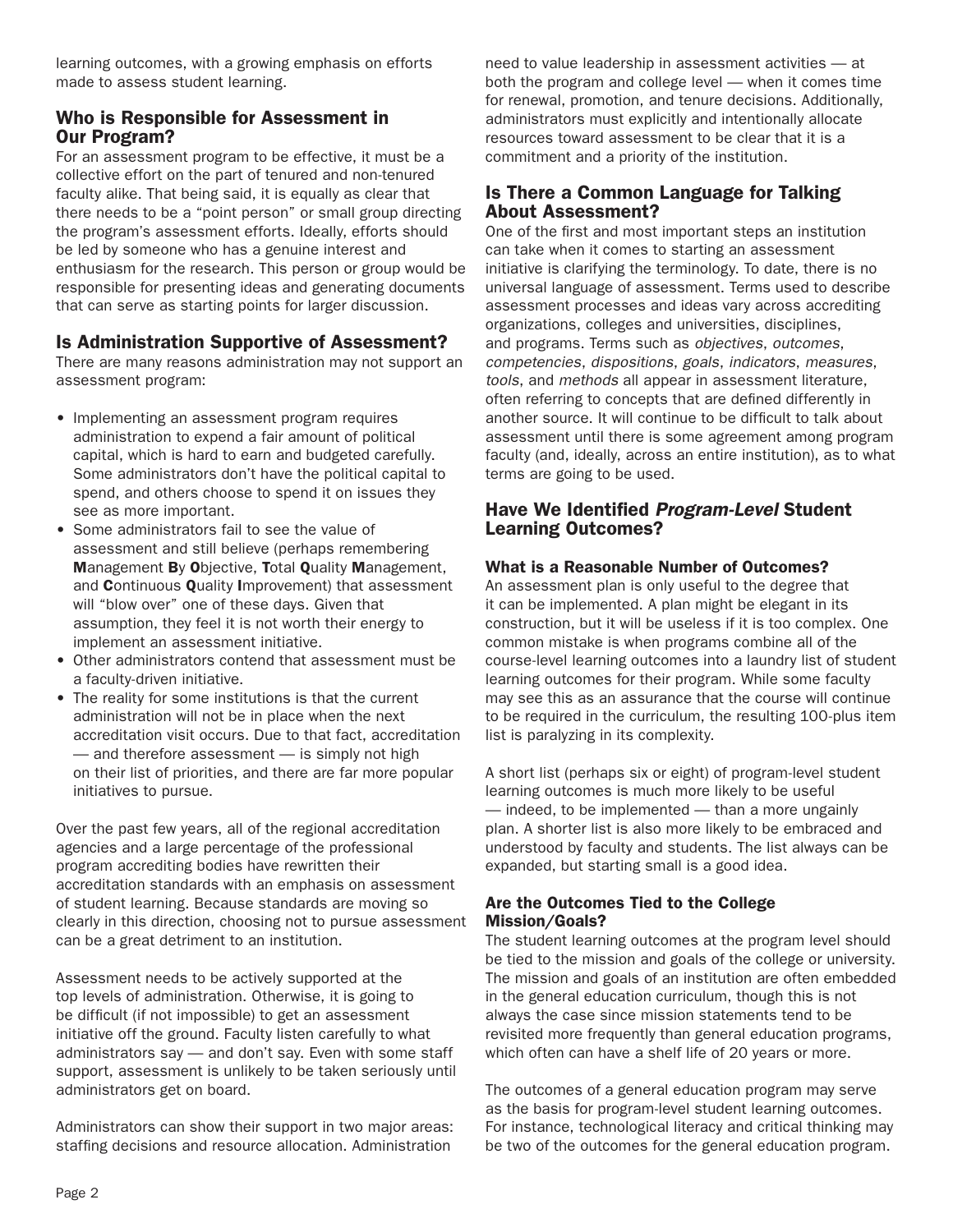At the academic program level, these outcomes may be adapted to the specific technology of the particular field of study, using the knowledge of the field to analyze contextspecific situations. However, it is not usually practical or helpful to adapt all general education outcomes to the program level.

#### Are the Outcomes Written in an Appropriate Format?

At the core of any program-level assessment plan are the student learning outcomes. If well written, the outcomes can provide the foundation for a solid assessment plan. Unfortunately, many program-level student learning outcomes contain issues that not only make them difficult to understand, but nearly impossible to assess. For instance:

• Students will be able to identify, define, and analyze the major causes, effects, and implications of \$150 a-barrel oil prices on the transportation, food, and housing industries.

While efficiently stated, these Rubik's Cube-like outcomes are, for all practical purposes, not measurable. Student learning outcomes, both on the program and course levels, can be stated as simply as: *"Students will be able to <<action verb>> <<something>>."*

#### For example:

- Students will be able to design customer-focused solutions.
- Student will be able to examine rhetorical phenomena from multiple theoretical perspectives.
- Students will be able to analyze the causes of system failure.
- Students will be able to produce diagnostic quality radiographic images.
- Students will be able to participate effectively as a member of a task-oriented team.

Additionally, program-level student learning outcomes should be appropriate for students *graduating* from the program. It is not uncommon to see program-level student learning outcomes stating that students will have a "basic understanding" of something. For example:

- Students will be able to demonstrate a basic knowledge of human anatomy.
- Students will have a basic knowledge of abnormal psychology.

Generally, basic understandings are developed early in the curriculum. These are usually lower-division, course-level outcomes. Graduates, on the other hand, should be able to demonstrate more advanced knowledge and skills, using the "basic understanding" developed early in the curriculum to design, diagnose, evaluate, or create something concrete.

### Do Faculty Agree on the Definition of the Outcome?

While writing outcomes is one thing, actually understanding

them is another. It is not enough to simply list a number of "our graduates can..." statements. Discussion among faculty as to what those statements actually mean is a critical task to undertake before the collection of data begins. For instance, it is common to assert that graduates from a specific program are able to think critically — but what does that mean? Do faculty have a shared understanding of what it means to be good critical thinkers? How will faculty be able to tell if students have or have not mastered critical thinking skills?

A number of universities have attempted to make assessment more palatable to faculty by allowing each faculty member to "own" the program-level learning outcomes. For instance, there might be a programlevel writing outcome, but instead of having a shared understanding among faculty of what constitutes competent college-level writing, each faculty member is allowed to define — and measure — the outcome in their own way. Grammar and mechanics might be the prevailing criteria for some faculty, while style and voice might be the most important elements for other faculty. Still other faculty might look at a paper's organization and use of sources. The end result is a significant amount of collected data that does not help faculty understand whether students can write at the level appropriate for graduates entering their field. Students, meanwhile, are confused by the constantly shifting array of writing criteria in different courses.

While allowing individual faculty to define program outcomes however they like might indeed increase acceptance of the assessment process, the data that is collected cannot be aggregated across the faculty. As a result, faculty will not be able to achieve a meaningful understanding of student success in achieving the desired outcomes.

### Are the Outcomes Supported by Core Courses?

Program faculty must carefully examine their core curriculum to make sure students are given the opportunity to develop competence in program-level student learning outcomes *regardless of what semester they took the course and who was teaching it*.

A curriculum map (see Figure 1, next page) will help program faculty examine their curriculum as related to the program-level learning outcomes. The map lists the outcomes in the first column and the required courses in subsequent columns. The resulting grid allows faculty to indicate which courses in the curriculum support the achievement of specific outcomes.

Curriculum mapping is a valuable process. In many cases, it is the first time a curriculum has been systematically examined to see how the individual courses function in the curriculum. In theory, program curricula would be developed after the identification of the program-level student learning outcomes, and courses and the curriculum would be designed to foster the achievement of those outcomes. But since most program-level learning outcomes are created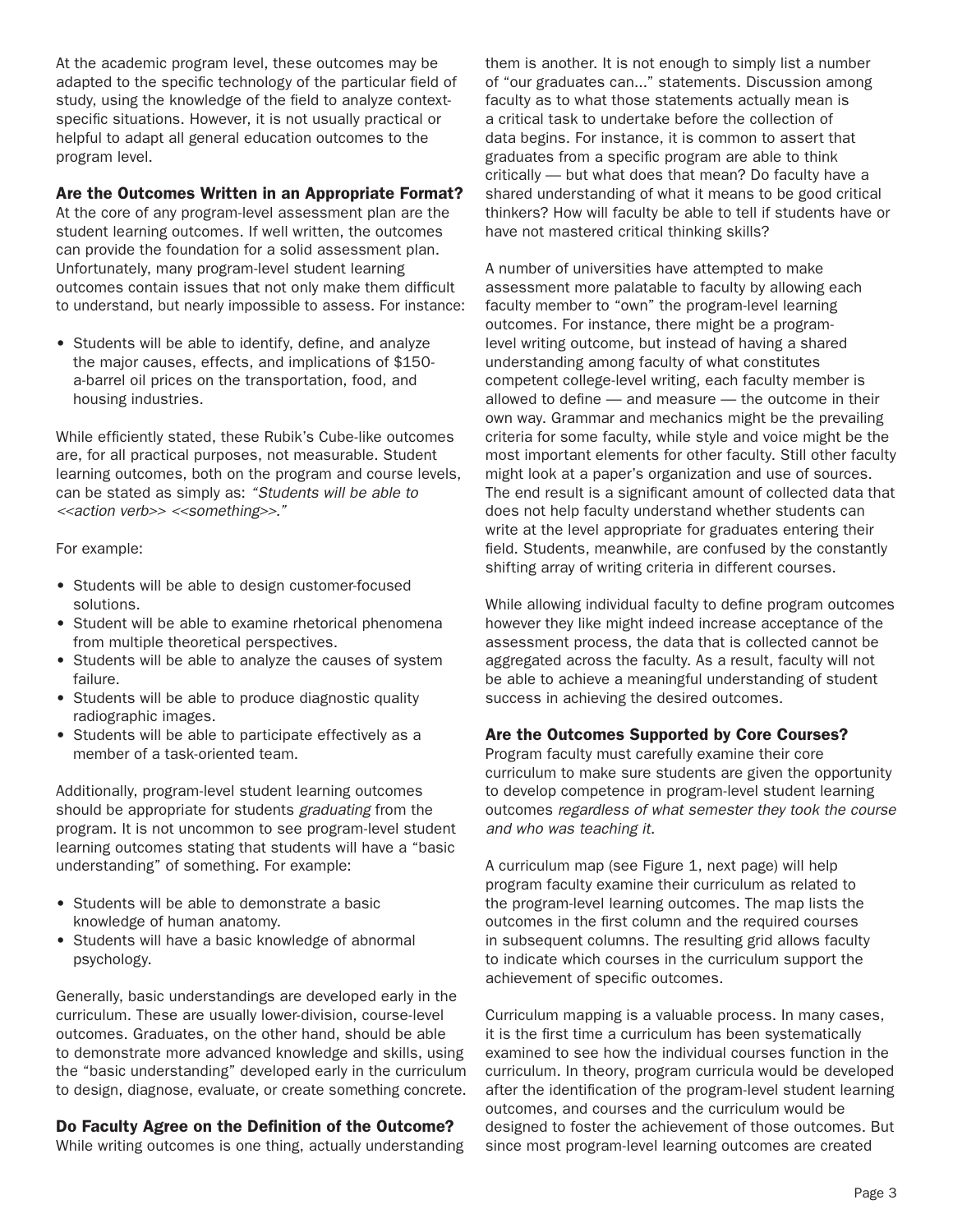|                  | <b>Required</b><br><b>Course 1</b> | <b>Required</b><br><b>Course 2</b> | <b>Required</b><br><b>Course 3</b> | <b>Required</b><br><b>Course 4</b> | <b>Required</b><br><b>Course 5</b> | <b>Required</b><br><b>Course 6</b> |
|------------------|------------------------------------|------------------------------------|------------------------------------|------------------------------------|------------------------------------|------------------------------------|
| <b>Outcome 1</b> | $\pmb{\mathsf{X}}$                 |                                    | $\boldsymbol{\mathsf{X}}$          | $\boldsymbol{\mathsf{X}}$          |                                    | $\boldsymbol{\mathsf{X}}$          |
| <b>Outcome 2</b> |                                    | $\boldsymbol{\mathsf{X}}$          | $\boldsymbol{\mathsf{X}}$          |                                    | $\boldsymbol{\mathsf{X}}$          |                                    |
| <b>Outcome 3</b> | $\boldsymbol{\mathsf{X}}$          |                                    |                                    | $\boldsymbol{\mathsf{X}}$          |                                    | $\boldsymbol{\mathsf{X}}$          |
| <b>Outcome 4</b> |                                    | $\pmb{\mathsf{X}}$                 |                                    |                                    | $\boldsymbol{\mathsf{X}}$          | X                                  |
| <b>Outcome 5</b> |                                    |                                    | $\boldsymbol{\mathsf{X}}$          |                                    | $\boldsymbol{\mathsf{X}}$          |                                    |

at the request of the regional accrediting agency, most outcomes are retrofitted to an existing curriculum rather than driving it.

Curriculum mapping is an opportunity to check for the alignment in the curriculum. It can identify, for example, outcomes that may not be supported adequately by the curriculum, areas of overlap, and outcomes that have been overlooked. It provides a conceptual framework for both faculty and students to translate the list of required courses into a curriculum designed to support achievement of specific outcomes.

Creating a curriculum map may reveal that certain outcomes are not supported by the program's core curriculum. A common "orphan outcome" is presenting in front of a group. Many programs list public speaking as an outcome, but rarely require students to deliver oral presentations in their classes, since it would take several weeks to accommodate 25 or more individual presentations.

### Does the Plan Rely on Direct Measures of Student Learning?

The assessment of program-level student learning outcomes should be based upon a direct examination of student work. Virtually any assignment can potentially be used to assess student achievement of the program outcomes, either formatively (in process) or summatively (at the end of the program). Assessment of learning outcomes can also be based upon student work created for the sole purpose of demonstrating achievement of the program outcomes (a portfolio, for instance). The only stipulation is that the work itself must be reasonably tied to one or more program-level outcomes. And, obviously, it makes more sense to assess program-level learning outcomes toward the end of a student's program.

Many programs still depend on indirect measures for assessing student learning outcomes, asking students how much they have learned in a focus group or on a survey, or extrapolating from student satisfaction data. While it is interesting to find out how students feel about their level of achievement (especially if those perceptions can be matched with objective measures of learning), perceptions alone are not reliable indicators of learning. Satisfaction also has a tenuous relationship with learning; just because a student has reported being satisfied with their experience in the program doesn't necessarily correlate with how much that student learned. Asking students how much they have learned or grown as a result of their studies may yield some potentially useful information, but it is not until students can *demonstrate* that learning or growth that program faculty can honestly say an outcome has been achieved.

This is not to say that satisfaction data is not important. Satisfied students donate money back to their programs, direct their siblings and eventually their children to the programs, set up internships, alert the programs of new entry-level positions in their organizations, and return to campus to talk to students about careers. Graduate satisfaction is important. But it is not the same thing as student learning — or developing the ability to meaningfully reflect on your own learning.

# Are the Assessment Methods Appropriate to the Outcomes?

The link between the assessment method and learning outcome must be logical. For instance, assessing public speaking ability through the use of a multiple-choice test would be problematic.

Too often, an assessment method is chosen without giving serious consideration as to whether or not the method is appropriate. For instance, a nationally normed standardized test might be a relatively easy way to obtain data, but if the test doesn't assess the outcomes of the program, it isn't going to offer much insight into whether or not specific program outcomes have been achieved. Occasionally, lineitem student data is available from the testing organization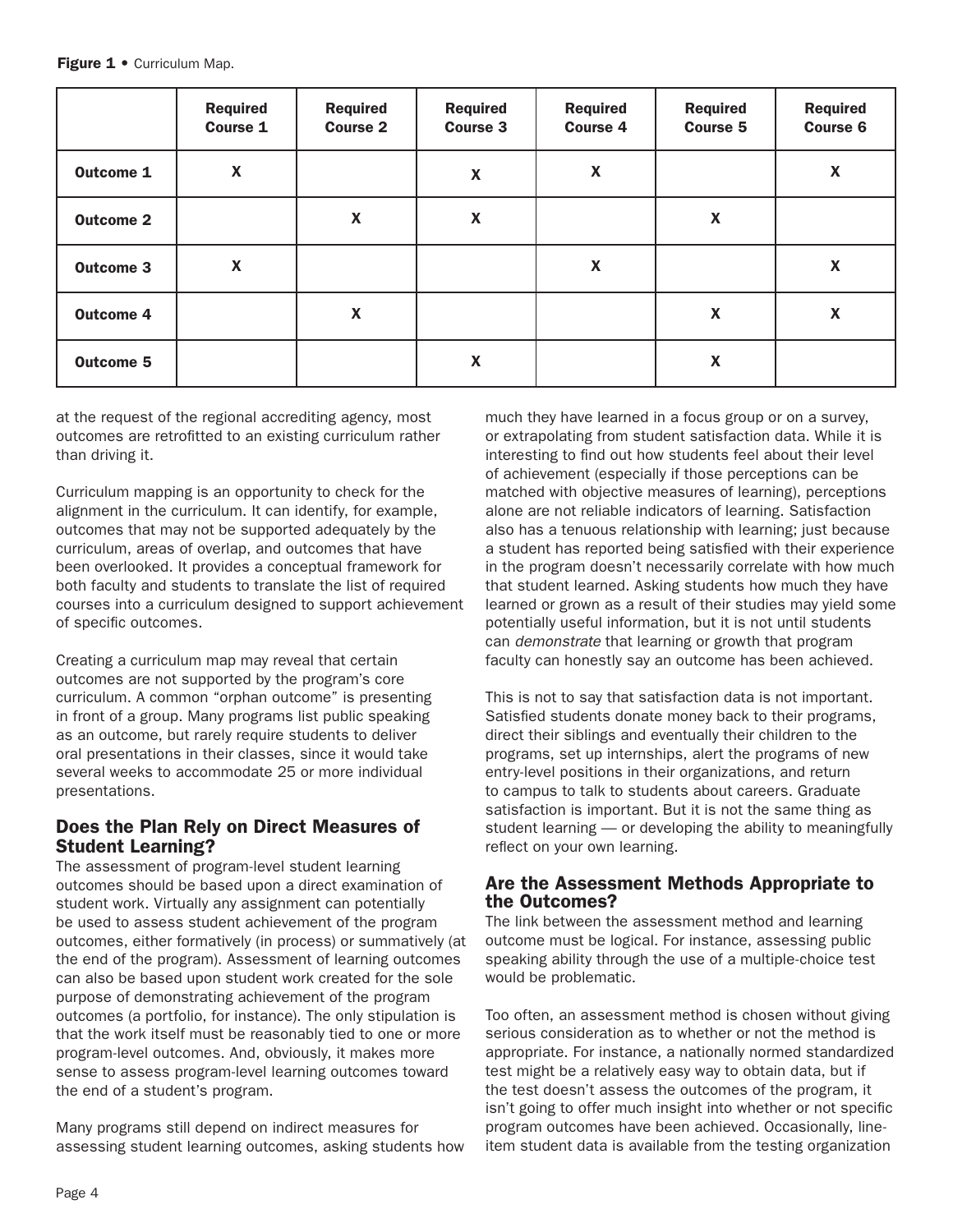(usually at an additional fee), allowing for additional analyses focused on the outcomes specific to the program. In this case, the relevant question set would need to be selected in advance so as not to have the results impact the decision about whether a particular question should be included in the analysis.

Randomly pulling questions out of a textbook's test bank creates essentially the same problem — students are being tested on issues that may not relate to the identified course or program outcomes. The questions in the test bank might be legitimate questions, but to be useful for assessment purposes, the questions need to be matched to the program-level student learning outcomes.

A number of schools are using portfolios to document and assess student learning. A portfolio can be an effective assessment tool, if the portfolio is organized around the program's student learning outcomes. Specific artifacts evidencing each of the learning outcomes must be included in an organized manner.

There also needs to be a structure or process, and tools, for actually assessing the portfolios. While many schools have their students create portfolios, a high percentage of portfolios are never actually assessed due to timing and resource constraints. Typically, students turn in their portfolios upon graduation, leaving faculty with a stack of documentation and no compensated time over the summer to actually review them.

Another common problem with using portfolios is that assessment often is focused on the *portfolio itself*, in terms of its layout, navigation, and design. It is the individual artifacts *in* the portfolio that need to be assessed in relation to the learning outcomes of the program. Generally a set of rubrics are used for this purpose (see Georgia State and Winona State examples in the Resources section).

Capstone courses also may provide evidence of student learning if created with the program-level outcomes in mind. These courses are less effective as evidence of student learning if any of the following apply: (1) the course was established before the program identified outcomes, (2) no student learning outcomes at the program level have been developed yet, or (3) the course is really not a "capstone," but simply the course that the majority of students wind up taking during their last semester on campus. Capstone courses and projects can be very effective in assessing student achievement of program-level learning outcomes, but *only* if the course — and the assignments — have been carefully constructed to do just that.

### Is There a Systematic Approach to Implementing the Plan?

Effective assessment plans are implemented in an ongoing, systematic manner. While assessment activities tend to pick up in frequency and intensity in the year or

two prior to an accreditation visit, effective assessment plans rely on patterns of data collected over time. In those programs, there is a collective understanding among faculty as to which outcomes are being examined and over which period of time, who is collecting the data, and who will be discussing it. Analysis is based upon data collected over several semesters or classes or contexts, allowing for the examination of patterns in the data, as opposed to a set of data collected one time by a single faculty member. A sure tip-off to a site team that a program might not be doing a legitimate job of assessing their program is when all of the data presented was collected in the six months prior to the accreditation or re-accreditation visit.

# What is the Method for Collecting and Organizing Data?

Assessment is as much an organizational exercise as an intellectual one. Analysis of data is more efficient and effective if the data is collected systematically and is well organized.

For instance, consider the complexities of assessing an "across-the-curriculum" initiative like critical thinking or writing. Not only do you need to engage faculty from multiple departments, but you also have to systematize the data collection so that faculty are assessing the same concepts in the same format within a specified timeframe. This task will be both time-consuming and potentially overwhelming unless you develop a system for the collection of data.

Many schools have created or purchased commercial technological infrastructures for collecting, organizing, and assisting in the data analysis. These tools can be effective in aggregating data across a campus, assuming that a common rubric or scoring method has been devised. On campuses that have not invested in a technological solution for data collection, individual programs will need to develop their own data collection techniques and databases.

# How Are Faculty Trained to Use Assessment Tools?

In a perfect world, groups of faculty would be given extended contracts over the summer to participate in extensive training in assessing student performance. All of the assessment tools would have been carefully studied and determined to be both valid and reliable. Multiple faculty would review each student learning artifact and inter-rater reliability would be high — and documented.

It seldom works that way. Most assessment tools have, at best, face validity, and in most instances individual faculty are responsible for assessing program-level outcomes using assignments embedded in their classes.

While not ideal, this methodology can work well if faculty are given the opportunity to calibrate their evaluations against a set of model papers. These are examples of student work that program faculty have identified and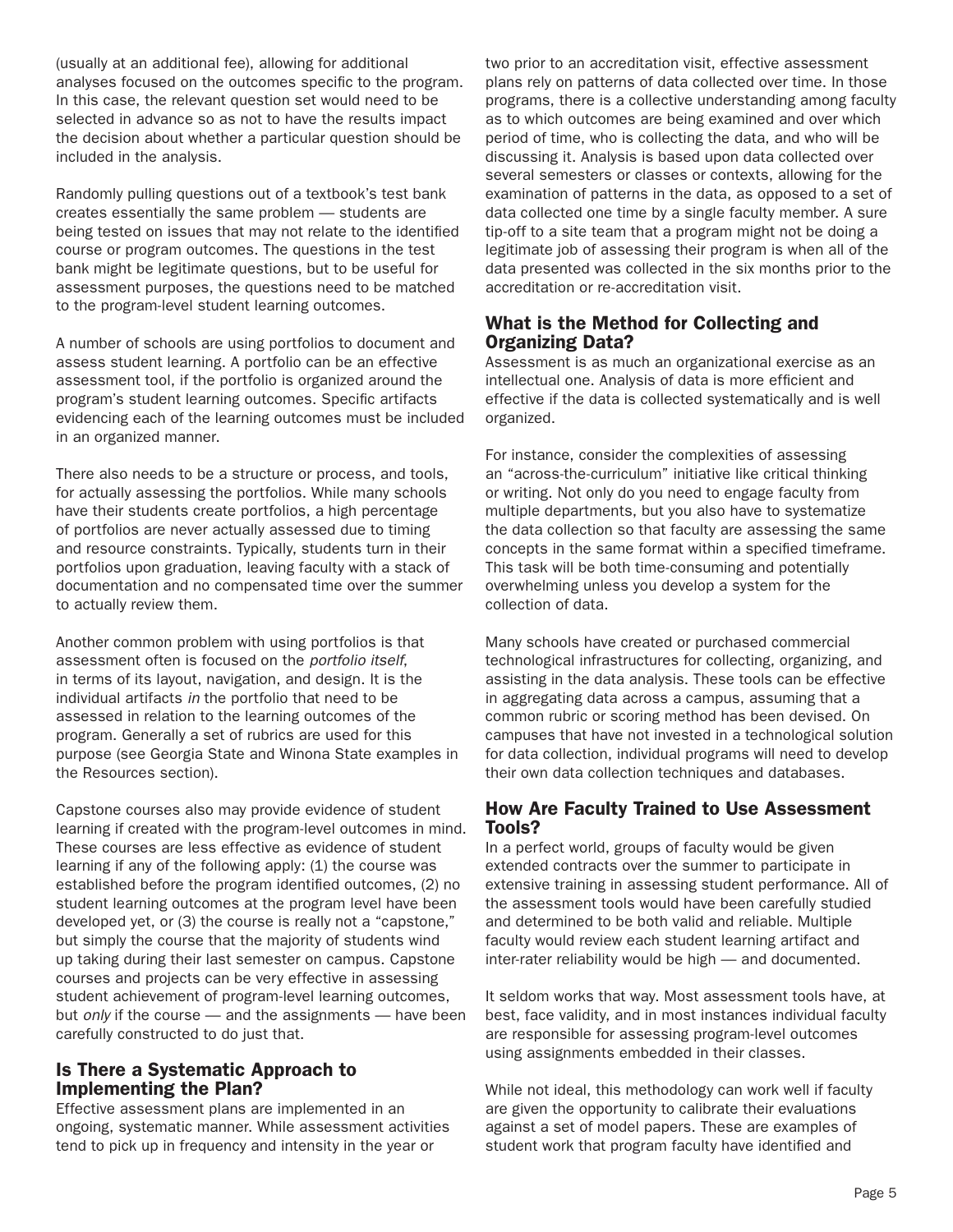agreed upon as representing excellent, acceptable, and unacceptable work. Meetings should be scheduled regularly for faculty to share and discuss student work. Faculty can even exchange student work to enhance objectivity in assessing student achievement.

# Do the Assessment Tools Distinguish Among Levels of Achievement?

An assessment tool is only as strong as its ability to distinguish among levels of achievement. Rubrics are a common method for assessing student learning outcomes at the program level. In fact, a search on the web will yield literally hundreds of rubrics for assessing a wide array of learning outcomes. While rubrics can be excellent assessment tools, it is important to make sure that the rubric being used actually distinguishes among levels of student performance. If scores on a rubric indicate that virtually all of the students are falling into the same performance level column, something is likely wrong, either with the rubric itself or with how it is being used.

On the structural level, the rubric's performance descriptions must be clear and incremental. The level of complexity must be appropriate for the concept being evaluated. Rubrics that identify too few performance categories (e.g., yes/no) are as problematic as ones that contain too many categories. If it is difficult to use the rubric consistently and reliably, then structurally it is not effective. If faculty misinterpret the operational definition of the performance categories, then faculty may require training. Rubrics, like every assessment tool, should always be pilot-tested before you utilize them for outcome assessment.

Exams are another common assessment tool, and if carefully constructed, they can be effective in assessing student learning. Ideally, questions of increasing complexity or difficulty allow you to identify a specific point at which a student began to struggle.

# What Happens to the Data After It Has Been Collected?

Many of the benefits of engaging in assessment are the results of focused discussion about student achievement of the program's learning outcomes. Yet it is not uncommon for data to be collected only to be ignored thereafter. It is not until the data has been analyzed, discussed, and used as a basis for further program improvement that *assessment* has taken place.

The goal of analyzing assessment data is to identify what the accreditation bodies refer to as *patterns of evidence*. Common patterns involve patterns of consistency, patterns of consensus, and patterns of distinctiveness.

*Patterns of consistency* develop by studying data from the same outcome over a period of time — for instance, tracking aggregate data on student performance from semester to semester (or year to year). Organizations

accrediting professional programs often require data representing pass rates on national exams over a fiveyear period. Programs will often report student scores on NSSE (National Survey of Student Engagement) or CCSSE (Community College Survey of Student Engagement) over a period of several years, allowing for the identification of trends in the data.

*Patterns of consensus* involve disaggregating the data to see if all of the college's or university's communities of interest achieve (or in the case of a survey, rate an item) at the same level. For instance, you may break down data by gender, first-generation students, nontraditional students, ESL students, or other significant populations in your college community. This provides an opportunity to examine whether simple aggregate data masks performance data or feedback from a significant population in your community. Reporting an average score on a program-outcome measure may hide the fact that transfer students are not performing as well as homegrown students. NSSE item averages in and of themselves may be masking the fact that male and female students reported a qualitatively different experience on your campus.

*Patterns of distinctiveness* emerge from examining the data across outcomes or categories. For instance, a program may examine performance on their six program-level outcomes and notice that some outcomes reflect significantly higher or lower performance than others. These discrepancies indicate what areas may need attention, and from what areas exemplary practice may be modeled.

For each of the three patterns, the same questions are relevant:

- 1. Does the data represent an identifiable trend?
- 2. Does the data represent an acceptable level of achievement?
- 3. Does the data surprise you?

The first issue is whether or not there is an identifiable trend in the data. Stable? Equal? Consistent? Increasing? Decreasing? Not interpretable? Each of these situations invites a potentially useful discussion.

The second question is whether or not the level of achievement indicated by the data is acceptable. For instance, if 83 percent of graduating students in the program meet stated standards for writing, is that good enough? What would need to happen to improve the percentage? What do we know about the 17 percent of students who do not meet the standards? Clearly, the "acceptable" percentage of students achieving the outcomes will vary by the field of study and the nature of the specific outcome, with some fields and outcomes requiring 100 percent of the students to meet an acceptable standard.

The final question is whether or not the data surprises those in the program. This intuitive validity check is very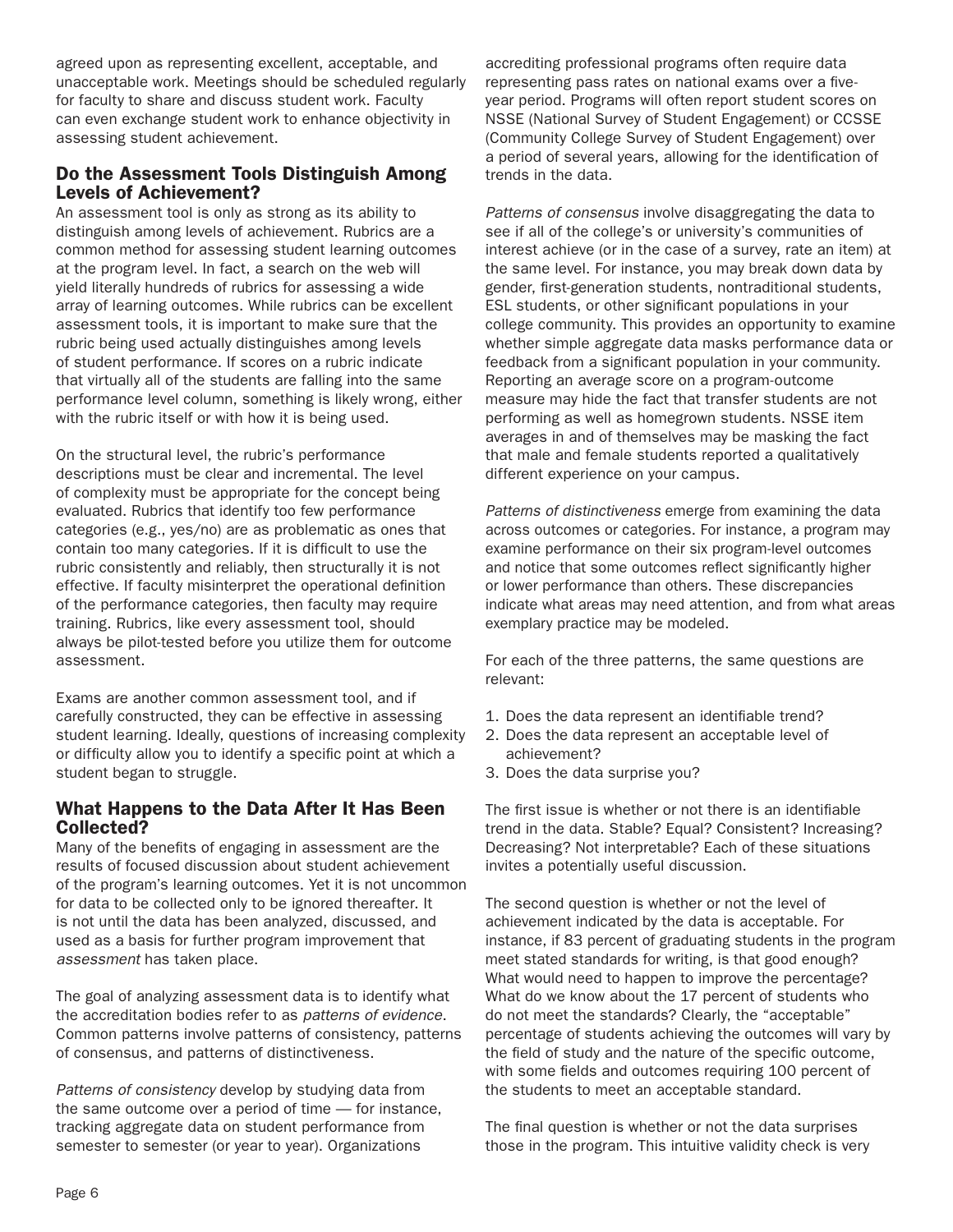important. Many faculty, especially those in smaller programs, know their students' skills and abilities well. Faculty often know intuitively how well their students individually and collectively meet the stated program-level learning outcomes. The question for these faculty members is whether or not the actual documented assessment data (test scores, research papers, internship evaluations, portfolios) match their intuitive assessment of the qualities of the graduating class. If there is a mismatch, then you may need to examine the assessment tools used in the program, as well as the basis of your impressions of the graduating class's abilities.

# Have We Used the Data to Improve Learning and Teaching?

The need to "close the loop" has become an assessment cliché. It is also the biggest challenge facing any assessment program. While many programs have collected sizeable amounts of assessment data, only a few have been able to document that their assessment data has been used as a catalyst for change.

Part of the reason for this is because in many cases, the program already takes into account student performance and adjusts the curriculum and teaching methods accordingly — it just isn't documented. But not all programmatic, policy, and curricular changes can be directly linked to systematic assessment of student learning outcomes. Some changes are the result of personnel decisions, college-wide initiatives, changes in enrollment, leadership agendas, and simply intuition. These changes, however, are not substitutes for the systematic analysis of program-level student learning outcomes.

In some ways, the pressure from accreditation site teams to produce evidence of having closed the loop may even be promoting questionable practice in assessment. Some programs are rushing to take action simply to prove to the site team that there has been some follow-up as the result of assessment. Far better practice would be to collect data over a period of time, then triangulate it with other information before considering any plan of action regardless of how soon a re-accreditation visit is scheduled.

Closing the loop can take many forms, as described below.

### Faculty, Staff, and Student Development Activities

Sometimes what is needed in order to close the loop is information. For a program's assessment plan to be fully functional, everyone involved needs to understand:

- What outcomes are being assessed
- Why the outcomes were selected
- How the outcomes are being assessed
- What the data means

Each of these issues offers opportunities for focused faculty, staff, and student development, including workshops, presentations, and discussions.

### Policies, Practices, and Procedures

Faculty may choose to close the loop by revisiting program policies, practices, or procedures. For example, you may consider revising the criteria for admission to the program (for example, GPA, or prerequisite courses or experience). You might also develop learning supports for students who are recognized to be struggling in the program. Implementing annual sophomore, junior, and senior reviews is another step some programs have taken to formalize formative assessment in their programs. Other options include reviewing the role of student advising, and creating a system for tracking student progress, if the college doesn't already have such a database.

### Curricular Reform

Revising the curriculum might be necessary if gaps are found between desired and actual student performance. Additional coursework in a specific area might be required to remedy consistent deficiencies in student performance. New technologies, theories, or techniques in the field might also require changing the course structure of the program, as well as changing the program mission, emphasis, or outcomes. A specific course (e.g., ethics, diversity, critical thinking) might be replaced with an across-the-program initiative, or vice versa.

### Learning Opportunities

If assessment results indicate that students are not demonstrating learning at a desired level, it might be worth rethinking strategies — both inside and outside the classroom — to facilitate student learning. Gamson and Chickering's (1987) *Seven Principles for Good Practice in Undergraduate Education* provides a practical and portable list, detailed below, of opportunities to facilitate learning.

*Student-Faculty Contact*: Contact with faculty serves to engage students in the learning process. Maximizing opportunities for this contact — both inside and outside of the classroom, in face-to-face settings or electronically — can facilitate student learning.

*Active Learning*: For students to truly learn, they must process information and concepts, and integrate it into their own experience. This seldom happens by just taking notes in a lecture hall. Activities in class, as well as direction for how to investigate topics outside of class, can help students understand and integrate new information with their existing frames of reference.

*Cooperative Learning*: Professors aren't the only people in the classroom who can teach. Students can learn from each other in both structured and unstructured settings. But instructors need to help students learn how to work this way. You should be especially careful when asking students to critique each other's work. Students need to develop the requisite knowledge base themselves before they can be responsible for critiquing the work of others.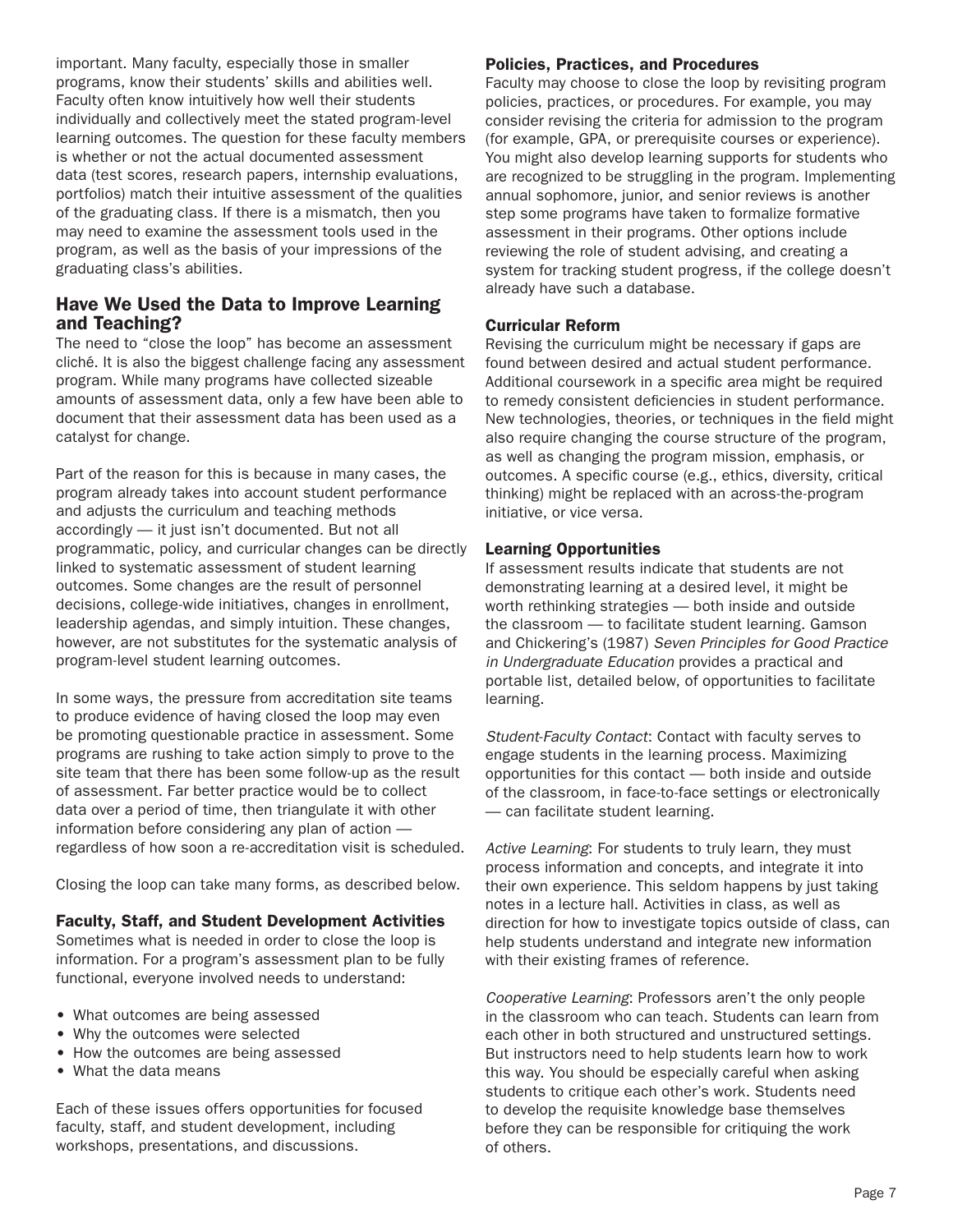*Prompt Feedback*: Feedback is an important part of the learning process: guiding, directing, and suggesting — in addition to evaluating. Feedback aimed at helping students improve their learning is more useful to the student than feedback that merely justifies the assignment of the grade. While providing feedback promptly should be a goal, it needs to be balanced with the desire to offer support, direction, and suggestion.

*Time on Task*: Many students come to college lacking the time-management skills necessary to succeed in college. Faculty who can guide students in using their time outside of class effectively can positively impact student learning. This is especially true in large assignments, where students may lack the knowledge of how to break down the task into smaller activities to achieve the goal.

*High Expectations*: Often students do not achieve learning goals because they are unsure about what those goals are. Being clear and explicit about expectations — and setting challenging but realistic expectations — can motivate students to succeed. Even an act as simple as providing

the evaluation rubric along with the assignment can help students focus their effort and energies, often producing higher quality learning.

*Respect for Diverse Talents and Ways of Learning*: Students learn — and demonstrate their learning — in different ways. Try structuring curricula, assignments, and learning opportunities so that students can learn, and demonstrate that learning, in ways that are most natural for them. This will engage students and foster learning.

### Summary

Assessment theory and practice has evolved significantly over the past two decades. As such, assessment plans that were developed even a few years ago may need to be reconsidered. While it may be easy to forge ahead using the same methods and methodologies that a program has used in the past (and who doesn't love a good trend line?!), updated assessment plans will promote a better understanding of how well our students are achieving the program-level learning goals that have been identified.

*Susan Hatfield is coordinator of assessment at Winona State University. She is also a professor and served for nine years as chairperson in the Department of Communication Studies at WSU. She authored as well as served as the project director for her university's Title III grant, which developed a software program to collect and analyze assessment data. In addition to her university responsibilities, she serves as a peer reviewer for the Higher Learning Commission of the North Central* 

*Association and has been appointed by the United States Secretary of the Navy to the Marine Corps University Board of Visitors. During the past 12 years, she has presented numerous workshops on assessment at state, regional, and national conferences, as well as consulted with individual departments and universities on issues related to assessment.*